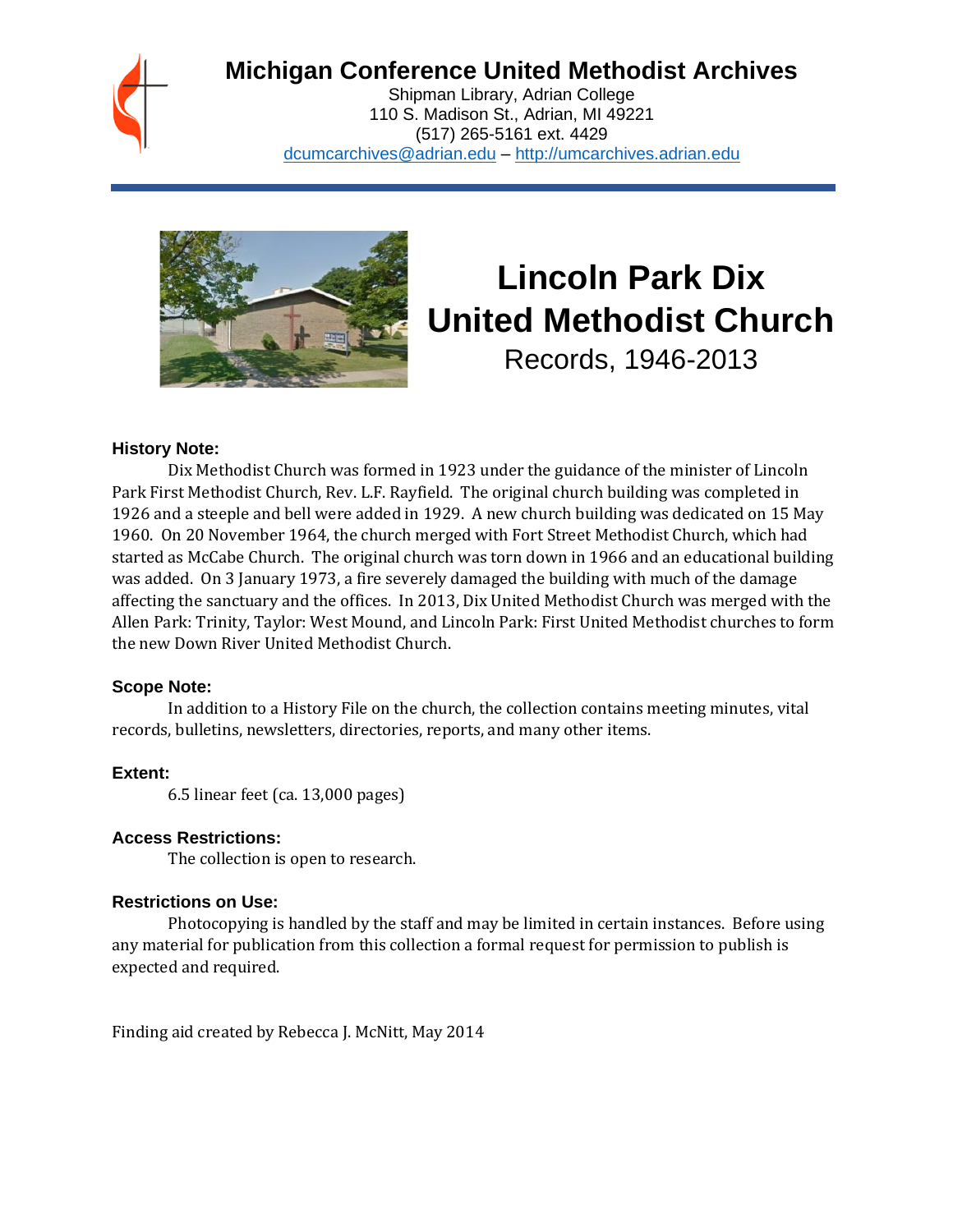## **Appointments List**

- 1923-1924: Lewis F. Rayfield
- 1924-1925: Floyd Charles Johnson
- 1925-1927: Lee Cecil
- 1927-1928: Jack J. Gutchall
- 1928-1931: Leslie C. Sarah (later Leslie C. Sayre)
- 1931-1932: Robert E. McLean
- 1932-1935[: James T.M. Stephens](http://umcarchives.adrian.edu/clergy/stephensjtm.php)
- 1935-1937: Leslie C. Sarah (later Leslie C. Sayre)
- 1937-1941: Ezra P. Roberson
- 1941-1942: Kenneth C. Yeoman
- 1942-1943: Allan G. Gray
- 1943-1945: Henry W. Lenz
- 1945-1946: Samuel Herbert Berry
- 1946-1947: Frederick Burr Clifford
- 1947-1949: Harold R. Youngberg
- 1949-1969: Jack R. Lancaster
- 1969-1977: William E. Frayer
- 1977-1979: C. Frank Davenport
- 1979-1983: Harry R. Weeks
- 1983-1989: James Weiss
- 1989-1996: Peter S. Harris
- 1996-2005: James P. James
- 2005-2012: John H. Schneider Jr.
- 2012-2013: Robert D. Schoenhals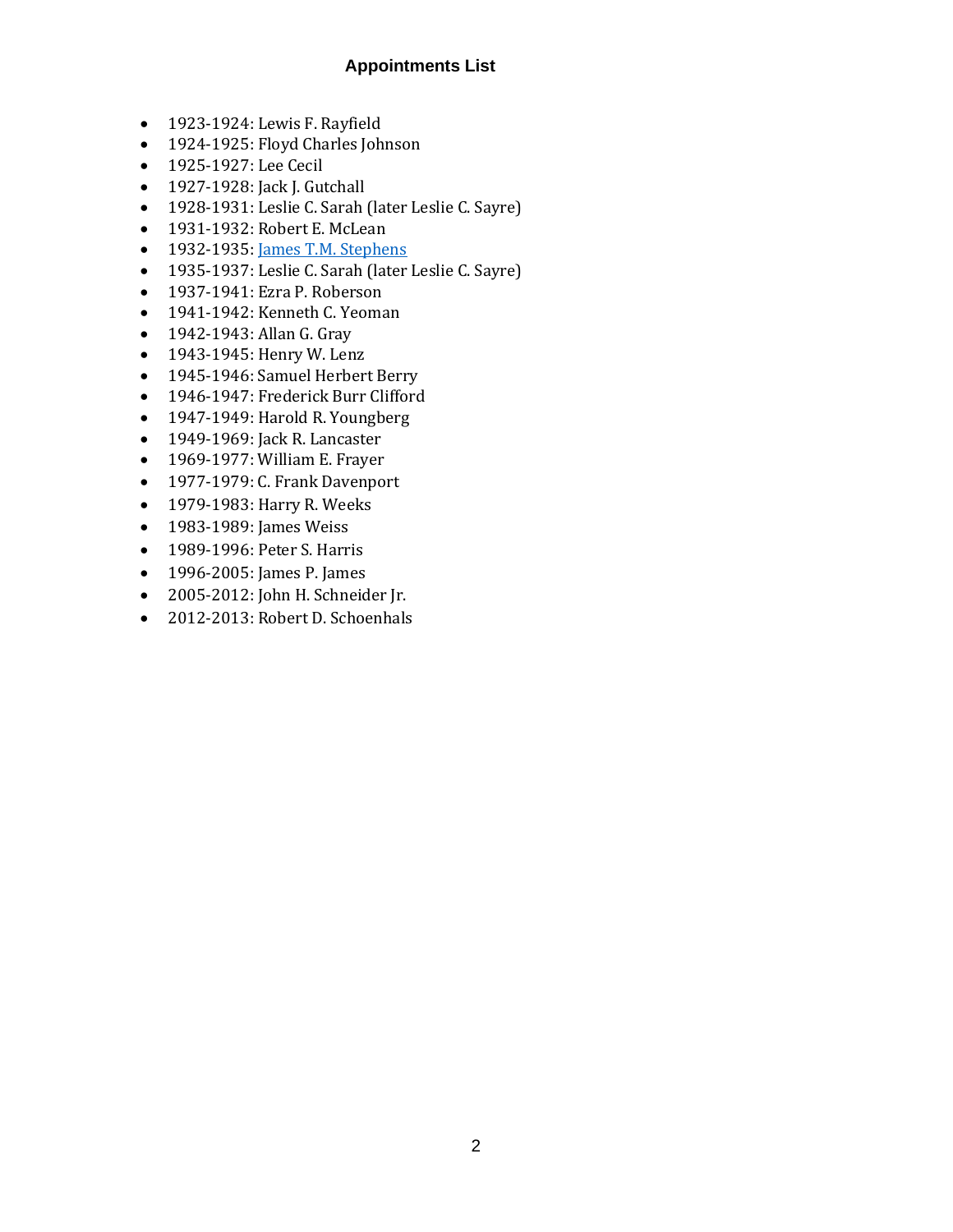| <b>Container</b> | <b>Contents</b>                                        |
|------------------|--------------------------------------------------------|
| Box 1            | <b>Lincoln Park Dix</b><br><b>Administrative Board</b> |
|                  | 1963-1967<br>$\circ$                                   |
|                  | 0 1973-1975                                            |
|                  | $0 1976 - 1980$                                        |
|                  | $0 1981 - 1988$                                        |
| Box 2            | <b>Lincoln Park Dix</b>                                |
|                  | <b>Administrative Board</b>                            |
|                  | o 1989-1990                                            |
|                  | 0 1991-1998                                            |
|                  | 2002-2010<br>$\circ$                                   |
|                  | Baptism and Wedding Bulletins, 1974-1997<br>$\bullet$  |
|                  | <b>Bulletins</b>                                       |
|                  | 1960, 1963, and 1966 (scattered)<br>$\circ$            |
| Box 3            | <b>Lincoln Park Dix</b>                                |
|                  | <b>Bulletins</b>                                       |
|                  | 0 1973-1974                                            |
|                  | $0 1975 - 1976$                                        |
|                  | $0 1977 - 1978$                                        |
|                  | 0 1979-1980                                            |
| Box 4            | <b>Lincoln Park Dix</b>                                |
|                  | <b>Bulletins</b>                                       |
|                  | 1981<br>$\circ$                                        |
|                  | 1982-1996 (scattered)<br>$\circ$                       |
|                  | $\circ$ 2000 and 2003                                  |
|                  | $\circ$ 2010 (2 folders)                               |
|                  | 2012-2013 and undated<br>$\circ$                       |
|                  | Certificates, 1974-2002                                |
| Box 5            | <b>Lincoln Park Dix</b>                                |
|                  | <b>Charge Conference Reports</b>                       |
|                  | 1959-1969<br>$\Omega$                                  |
|                  | $0.1970 - 1975$                                        |
|                  | 0 1976-1979                                            |
|                  | $0 1980 - 1983$                                        |
| Box 6            | <b>Lincoln Park Dix</b>                                |
|                  | <b>Charge Conference Reports</b>                       |
|                  | 1984-1985<br>$\circ$                                   |

- o 1986-1987
- o 1988-1989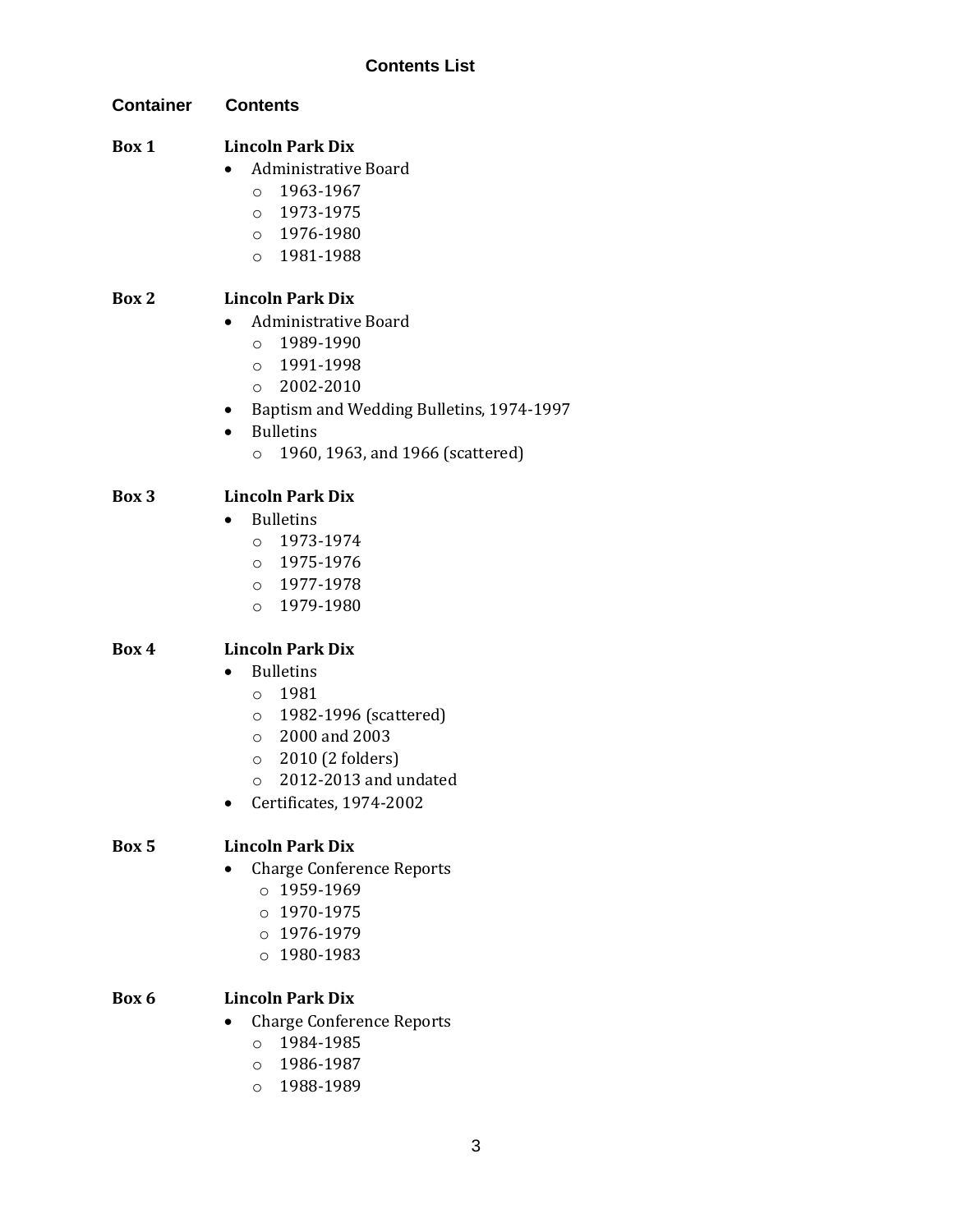| Container     | <b>Contents</b>                                                                    |
|---------------|------------------------------------------------------------------------------------|
| Box 7         | <b>Lincoln Park Dix</b>                                                            |
|               | <b>Charge Conference Reports</b>                                                   |
|               | 1990-1992<br>$\circ$                                                               |
|               | 1993-1995<br>$\circ$                                                               |
|               | 1996-2000<br>$\circ$                                                               |
|               | 2001-2005<br>$\circ$                                                               |
| Box 8         | <b>Lincoln Park Dix</b>                                                            |
|               | <b>Charge Conference Reports</b>                                                   |
|               | 2006-2010<br>$\circ$                                                               |
|               | Church Construction, 1958-1967 (2 folders)<br>٠                                    |
|               | Church Construction - Repair of Fire Damage, 1973-1974                             |
|               | <b>Church Records</b><br>$\bullet$                                                 |
|               | Membership Transfers, 1949-1953<br>$\circ$                                         |
|               | Membership Roll [Chronological], 1947-1988<br>O                                    |
|               | Baptisms, 1955 and 1960-1963<br>$\circ$                                            |
|               | Membership Transfers, 1960-1969 and 1976-1985<br>$\circ$                           |
| Box 9         | <b>Lincoln Park Dix</b>                                                            |
|               | <b>Church Records</b>                                                              |
|               | Baptisms, 1962-1966<br>O                                                           |
|               | Membership Record Book, 1972-1979<br>$\circ$                                       |
|               | Baptisms, Marriages, Memberships, and Deaths, 1972-1983 (2 folders)<br>O           |
|               | Membership Audit, Baptisms, Marriages, and Deaths, 1972-1999<br>$\circ$            |
| <b>Box 10</b> | <b>Lincoln Park Dix</b>                                                            |
|               | <b>Church Records</b>                                                              |
|               | Baptism Cards, 1973-1982<br>O                                                      |
|               | Membership, 1973-1985<br>O                                                         |
|               | Baptisms, 1973-1998<br>O                                                           |
|               | <b>Memberships and Removals</b><br>$\circ$                                         |
|               | 1975-1983                                                                          |
|               | 1980-1985                                                                          |
|               | Baptisms, Marriages, Memberships, and Deaths, 1981-2002 and later items<br>$\circ$ |
|               | for membership transfers                                                           |
| <b>Box 11</b> | <b>Lincoln Park Dix</b>                                                            |
|               | <b>Church Records</b>                                                              |
|               | Baptism Cards, 1983-1990<br>$\circ$                                                |
|               | Membership Removal Letters, 1988-2003<br>$\circ$                                   |
|               | Membership and Removals, 1997-2013<br>O                                            |
|               | Membership, 1998-2009<br>$\circ$                                                   |
|               | Baptisms, 2002-2011<br>$\circ$                                                     |

- o Membership Transfers, 2007-2012
- Council on Ministries, 1975-1980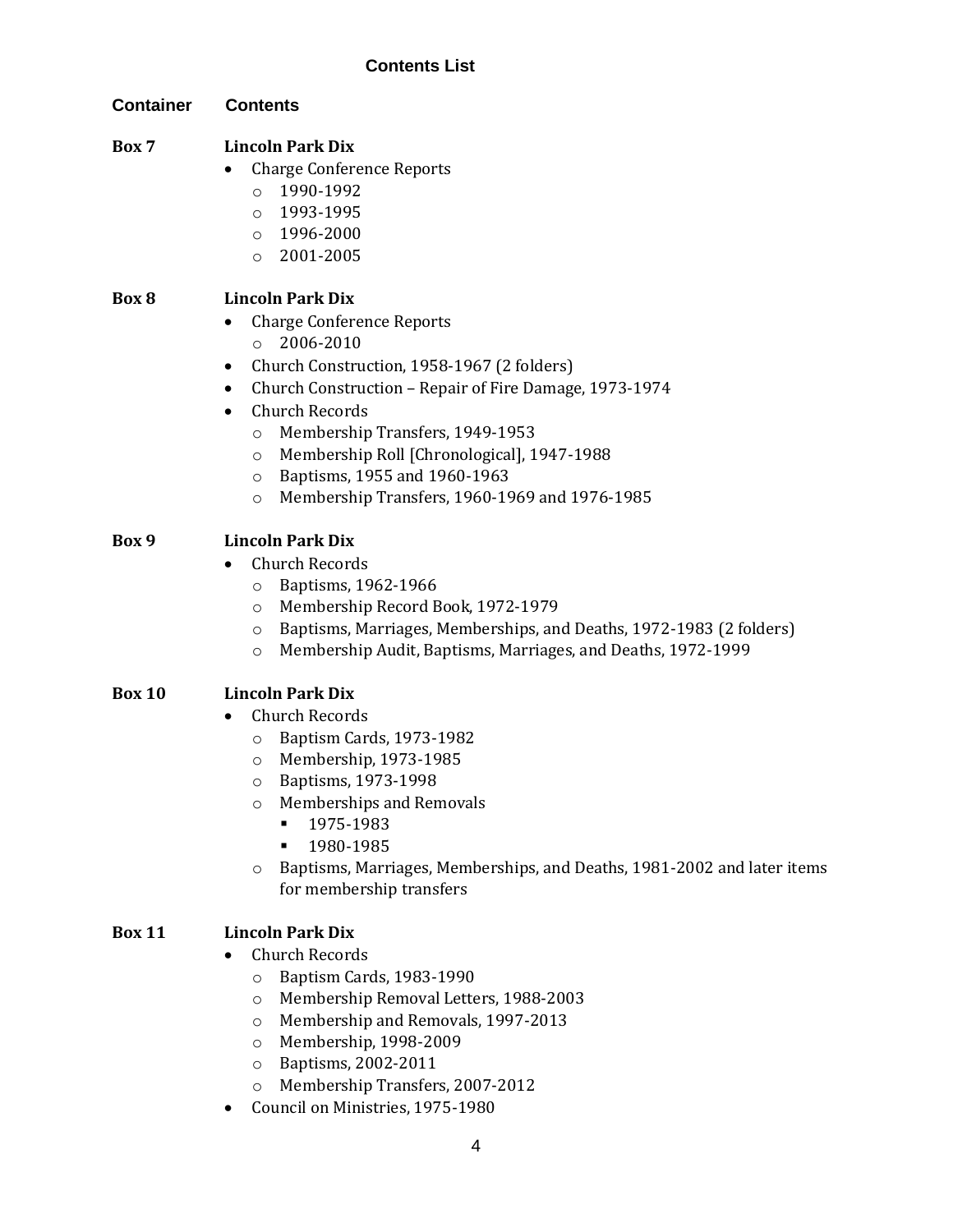| <b>Container</b>               | <b>Contents</b>                                                                                                                                                                                                                                                                                                                                                        |  |
|--------------------------------|------------------------------------------------------------------------------------------------------------------------------------------------------------------------------------------------------------------------------------------------------------------------------------------------------------------------------------------------------------------------|--|
|                                | Correspondence (Membership), 1972-1986                                                                                                                                                                                                                                                                                                                                 |  |
| <b>Box 12</b>                  | <b>Lincoln Park Dix</b><br>Directories<br>1957 and 1963-1969<br>$\circ$<br>1973, 1978, and 1981-1987<br>$\circ$<br>1989-1994, 1999, and undated<br>$\circ$<br>Financial and Membership Information, 1990-2005<br>٠<br><b>History File</b><br>٠<br>Joy/Sunshine Circle Meeting Minutes, 2000-2001                                                                       |  |
| <b>Box 13</b>                  | <b>Lincoln Park Dix</b><br>Marriage Information Sheets, 1973-1982<br>$\bullet$<br>Marriage Licenses<br>٠<br>$0 1975 - 1978$<br>1996-2002<br>$\circ$<br>Marriages - Wedding Guides<br>٠<br><b>Memorial Book</b><br>٠<br>Methodist Men Secretary's Record Book, 1956-1957<br>٠<br>Newsletters<br>$\bullet$<br>$0 1965 - 1969$<br>$0 1972 - 1974$<br>1975-1977<br>$\circ$ |  |
| <b>Box 14</b><br><b>Box 15</b> | <b>Lincoln Park Dix</b><br>Newsletters<br>1978-1979<br>$\circ$<br>1980-1981 and 1986<br>$\circ$<br>1988-1990<br>$\circ$<br><b>Lincoln Park Dix</b><br>Newsletters                                                                                                                                                                                                      |  |
|                                | 1991-1993<br>$\circ$<br>1994-1997<br>$\circ$<br>1998-2001<br>$\circ$                                                                                                                                                                                                                                                                                                   |  |
| <b>Box 16</b>                  | <b>Lincoln Park Dix</b><br>Newsletters<br>2002-2007<br>$\circ$<br>Non-Profit Corporation Reports, 1974-1995<br>٠<br>Parsonage Mortgage, 1967<br>Pictorial Directories, 1970-2006<br>٠                                                                                                                                                                                  |  |

- Sunday School Board Meetings and Attendance and Giving Records, 1946-1950
- Sunday School Secretary's Record Book, 1954-1958